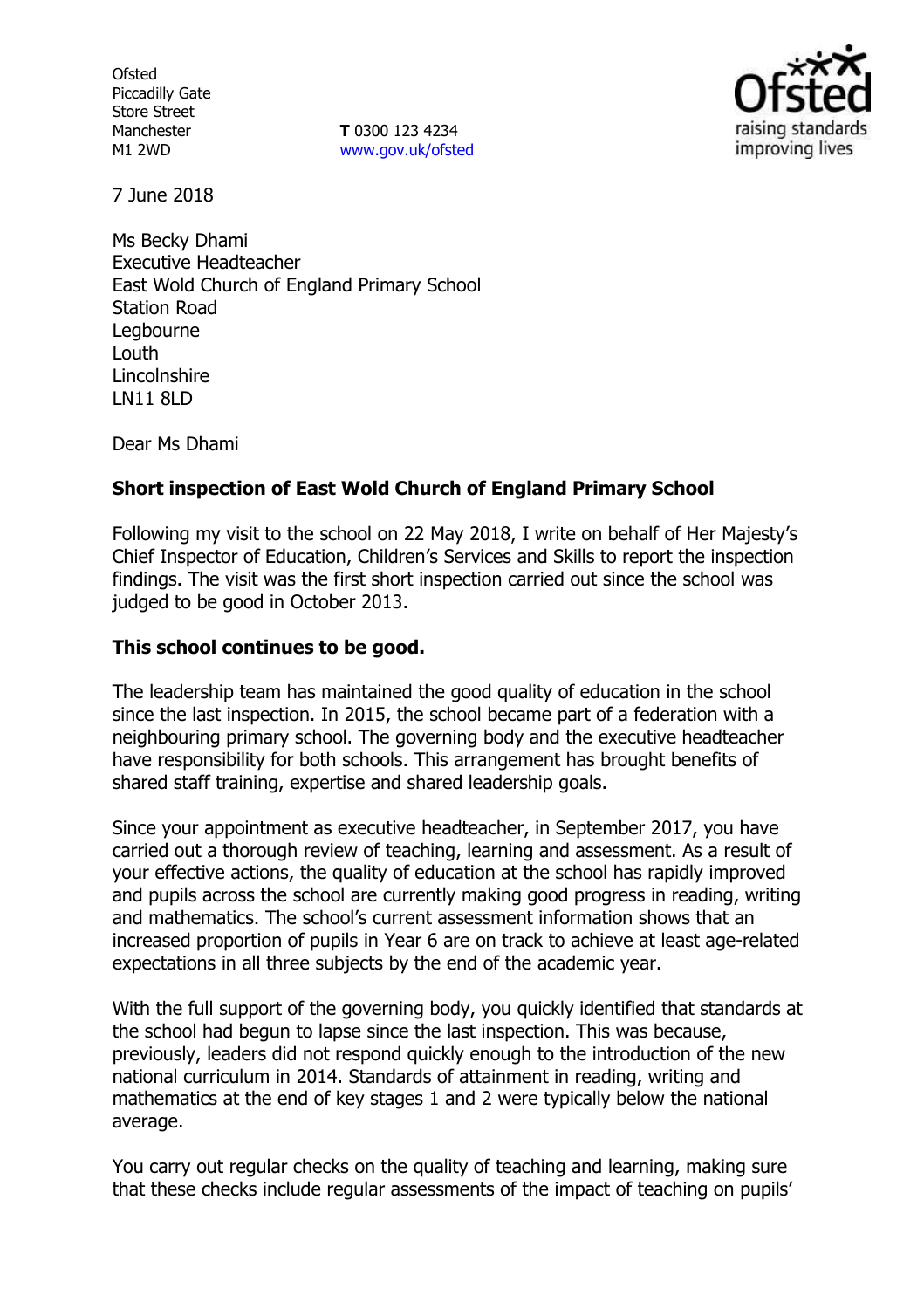

learning and progress. Members of the governing body frequently join leaders in their monitoring activities. This ensures that governors are well informed about the school's performance.

You have provided a thorough programme of additional training for staff, including teaching assistants, to ensure that teaching is effective. Your decisive actions have strengthened teaching and enable you to provide accurate reports to governors.

The positive impact of teaching on pupils' learning and progress is clear to see in their workbooks. In particular, the quality of pupils' written work, inspired by their topic work, is good. For example, a pupil in Year 4 described a skyscraper as 'elegantly reaching for the stars above. Thirty-two floors of fiery red concrete' in a poem inspired by the 'Urban Pioneers' topic. Similarly, a pupil in Year 3 used ideas from the 'Egyptians' topic to describe her own desert setting, writing, 'you can taste the sandy, hot air'. The quality of handwriting and the presentation of the work in pupils' English books are good. The same does not apply in their mathematics books, however, where pupils take less care in the way that they set out their work, especially in key stage 1.

You have introduced a range of effective measures to enhance the work of the school. For example, you have reorganised the school timetable in order to ensure that lessons get off to a brisk start in the morning and that time in lessons is used productively. Governors say that they feel there is a 'renewed pace of learning' across the school.

You have reorganised and improved provision in the early years, including a major revitalisation of the outdoor learning area. As a result, children in the early years are very well supported in their learning and development.

The school is attractive and inviting, both inside and in its outdoor spaces. Pupils with whom I spoke said how much they appreciate the space they have to run and play outside, at playtimes and lunchtimes. They enjoy being active on the 'adventure trail' and they equally value sitting in the 'willow arch' area if they prefer to sit quietly and chat.

Parents are very supportive of the school and value the benefits of a small village school which is at the heart of the community. For example, parents who responded to the online survey made comments such as, 'The school has always had a friendly feel', describing it as 'a lovely, well supported, small school that strives to provide its pupils with the very best education'.

Parents are largely supportive of the changes which have been introduced this year. However, a number expressed the view that they would like to receive more frequent updates about the scale and progress of the changes, in order to feel reassured that there is no negative impact on their children's learning and wellbeing. Governors confirm that they do not have a formal system for gathering and responding to the views of parents.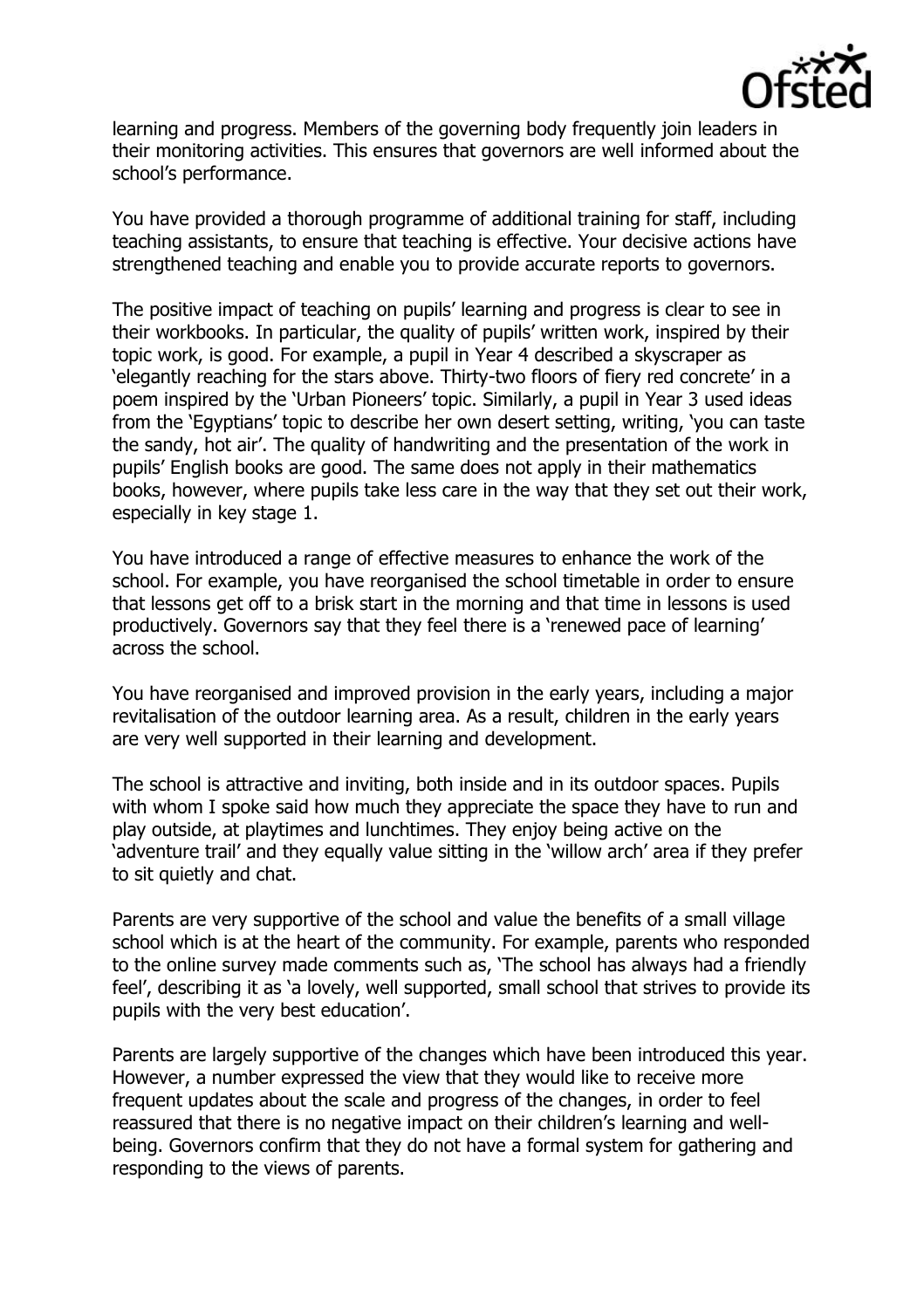

# **Safeguarding is effective.**

Your recruitment checks on staff and volunteers meet statutory requirements. You have ensured that all safeguarding arrangements are fit for purpose and well documented.

The school has a strong culture of care for pupils' welfare. The member of staff responsible for safeguarding keeps careful records. She makes sure that, on the rare occasions where concerns have been raised, appropriate and swift actions are taken.

Pupils, staff and parents agree that the school is safe. In particular, they say they appreciate the recent improvements to the arrangements for site security.

Pupils receive effective teaching about bullying. They were able to explain, confidently, the difference between bullying and friendship issues. Pupils with whom I spoke were clear about what they would do if they had any problems or concerns.

# **Inspection findings**

- During the inspection, we considered together the impact of the recent improvements to the teaching of phonics in key stage 1. You have rightly identified this as a priority, in view of the sharp drop in the number of pupils who met the expected standard in phonics, in 2017. Evidence from our observations of learning and from my meeting with the new leader for phonics show that actions have been effective. As a result of rapidly improved teaching and assessment, a much greater number of pupils are on track to pass the phonics screening check this year.
- The quality of teaching, learning and assessment in key stage 1 has improved. This is because teachers have responded successfully to the training they have received in reading, writing and mathematics. Your latest assessments show that more pupils in Year 2 are currently on track to attain the expected standard in writing and mathematics than in 2017. The pace of pupils' progress in Year 2 has been limited by significant staff turnover in the spring term. The staffing situation is now resolved and a permanent teacher was appointed in April.
- The leadership and management of the school, including governance, is securely good. Governors are knowledgeable about the school and possess an appropriate range of skills to enable them to fulfil their role effectively. In their meetings, governors ask challenging questions and hold leaders to account for the school's performance.
- Leaders and governors have produced a set of well-thought-out plans for improvement. These plans contain measurable actions with regular review 'milestones', which have resulted in a clear improvement in the quality of education the school provides.

### **Next steps for the school**

Leaders and those responsible for governance should ensure that: